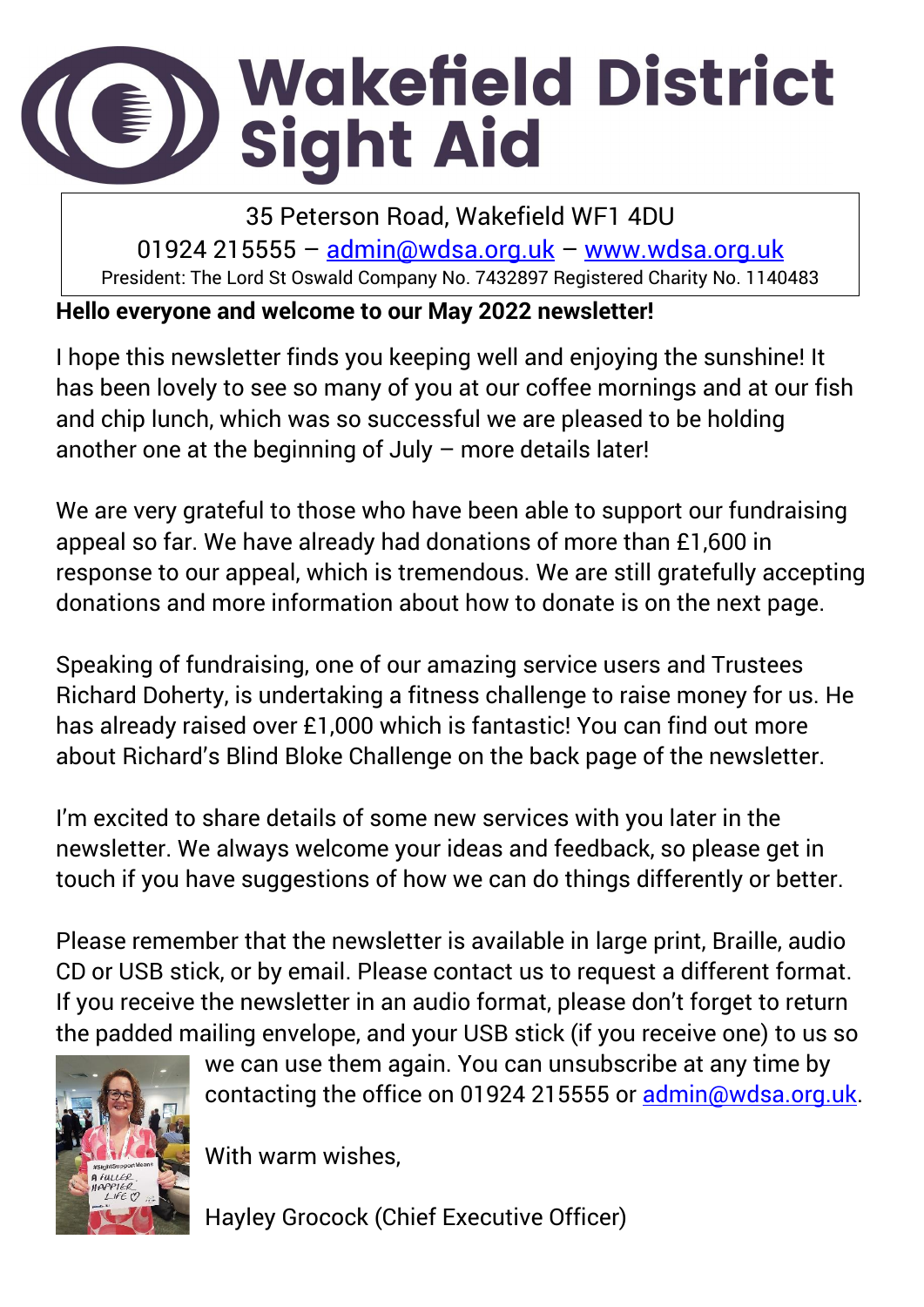#### **Fundraising appeal**

Once again, huge thanks to everyone who has donated to our fundraising appeal so far. For six of the last eight years it has cost us more to run the charity than we have received in income. We do not receive any funding from central Government, or from other sight loss charities. We rely entirely on voluntary funding to continue to operate.

Your money helps us to:

- Staff our telephone helpline
- Buy refreshments for our coffee mornings
- Pay for the petrol required for our Sight Loss Advisor's home visits
- Send this newsletter out in accessible formats to all our members
- Hold special events like Demo Days and our Christmas lunch

If you would like to make a regular gift, you can do so by standing order using our bank details below or by contacting the office for a standing order mandate to send to your bank. You can also make a one-off donation by cash, cheque or BACS. If you are a UK taxpayer, you can increase your donation to us by 25% at no extra cost to you, simply by completing a Gift Aid Declaration (available by contacting the office on 01924 215555).

Bank: Barclays Bank Plc Account: Wakefield District Sight Aid Sort code: 20-89-68 Account number: 73031519

If you would like to sponsor Richard for his Blind Bloke Challenge, you can do so using these bank details. Please quote reference "Blind Bloke Challenge". You may also donate to Richard's fundraising efforts safely and securely via the fundraising page set up on our Facebook page (100% of donations made via Facebook come directly to us): [www.facebook.com/WDSightAid.](https://www.facebook.com/WDSightAid)

A gift in your Will is a wonderful way for your legacy to live on by ensuring we can support people living with sight loss for generations to come. We can send you more information about how to do this should you wish.

Thank you for your time and kind consideration of our fundraising appeal. Every penny really does count and we are so grateful for your support.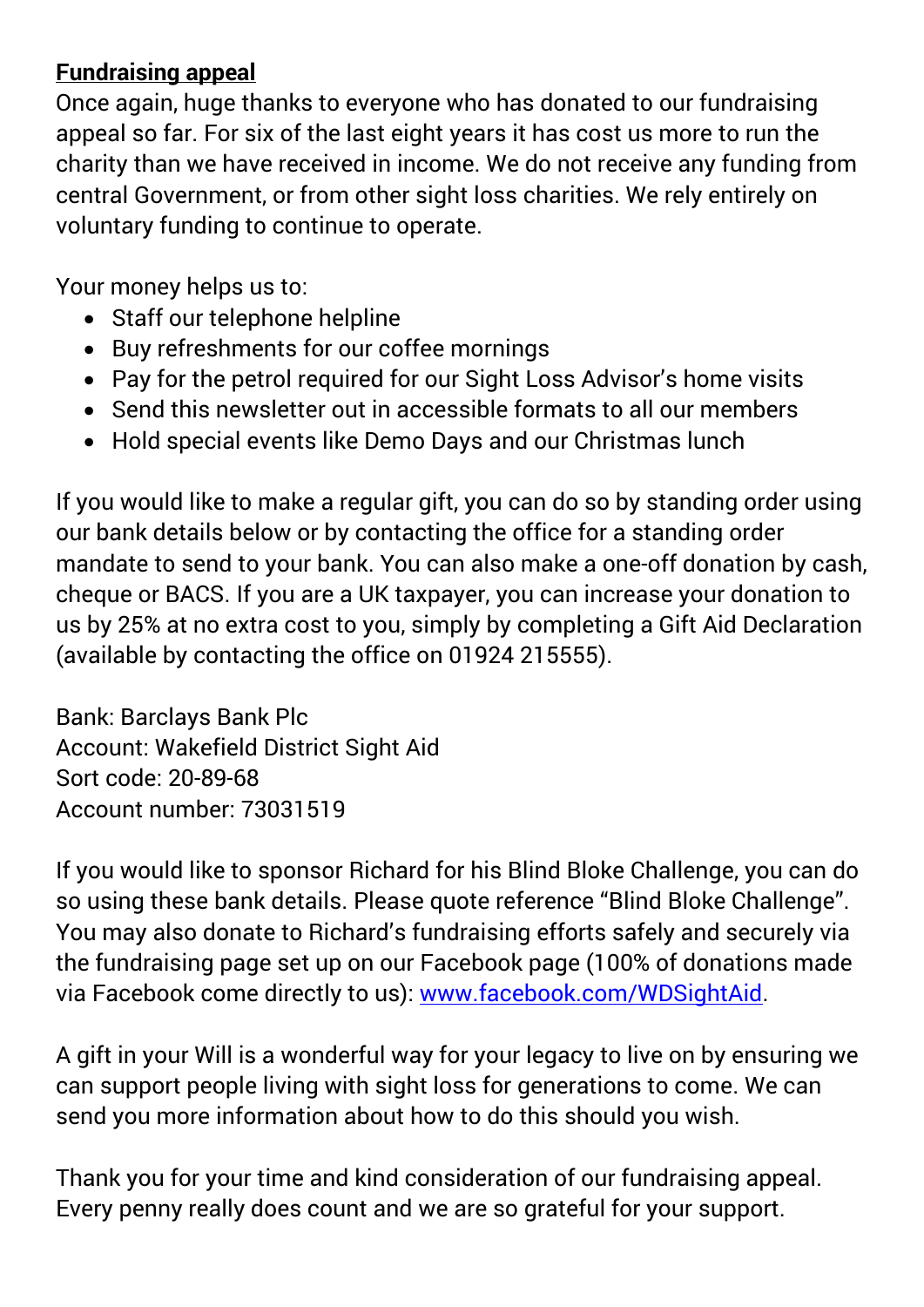#### **What's on at Wakefield District Sight Aid**

All our events up to the end of September are shown on the calendar on page 11. Here is a summary of what's coming up:

**Horbury coffee morning 10.00 – 12.00 on the second Tuesday of the month** (held in the café at The Cluntergate Centre, Cluntergate, Horbury WF4 5DA).

**NEW LOCATION: The Ridings coffee morning 10.00 – 12.00 on the first Monday and third Wednesday of the month (please note that from 6th June** 



**our events at The Ridings will be moving from The Garden Kitchen area on the Upper Mall to The Zone, Lower Mall, The Ridings, Wakefield, WF1 1DS** – opposite Morrisons, on the other side of the escalators). There is plentiful disabled parking at The Ridings, but it is not free of charge. Please use the Blue car park level 5 and take the glass lifts to the Lower Mall. There is on-street parking nearby where Blue Badges can be used. Nearby Council car parks offer up to 2 hours free parking for non-Blue Badge holders.

**Younger members social group (YMSG) 17.00 – 19.00 on the fourth Thursday of the month** (held at Calder & Hops, 60 Northgate, Wakefield, WF1 3AP). This friendly and informal meet-up is for anyone of working age, and new members are encouraged and welcomed!

#### **Wakefield District Sight Aid Annual General Meeting (AGM)**

**12.30 – 14.00 on Wednesday 8th June at St. Andrew's Church, Peterson Road, Wakefield WF1 4DX (opposite the office)**

All are welcome to join us for our AGM, which is an opportunity to meet and speak to staff and Trustees, and hear about the charity's progress and achievements over the past year. We are pleased to welcome guest speaker Rebecca



Dunford, Services Manager at Live Well Wakefield, and will have service users sharing their stories, too. Tea, coffee and light refreshments will be available. The event is free, and we would love to see you there. Please let us know if you are planning to attend so we can cater accordingly!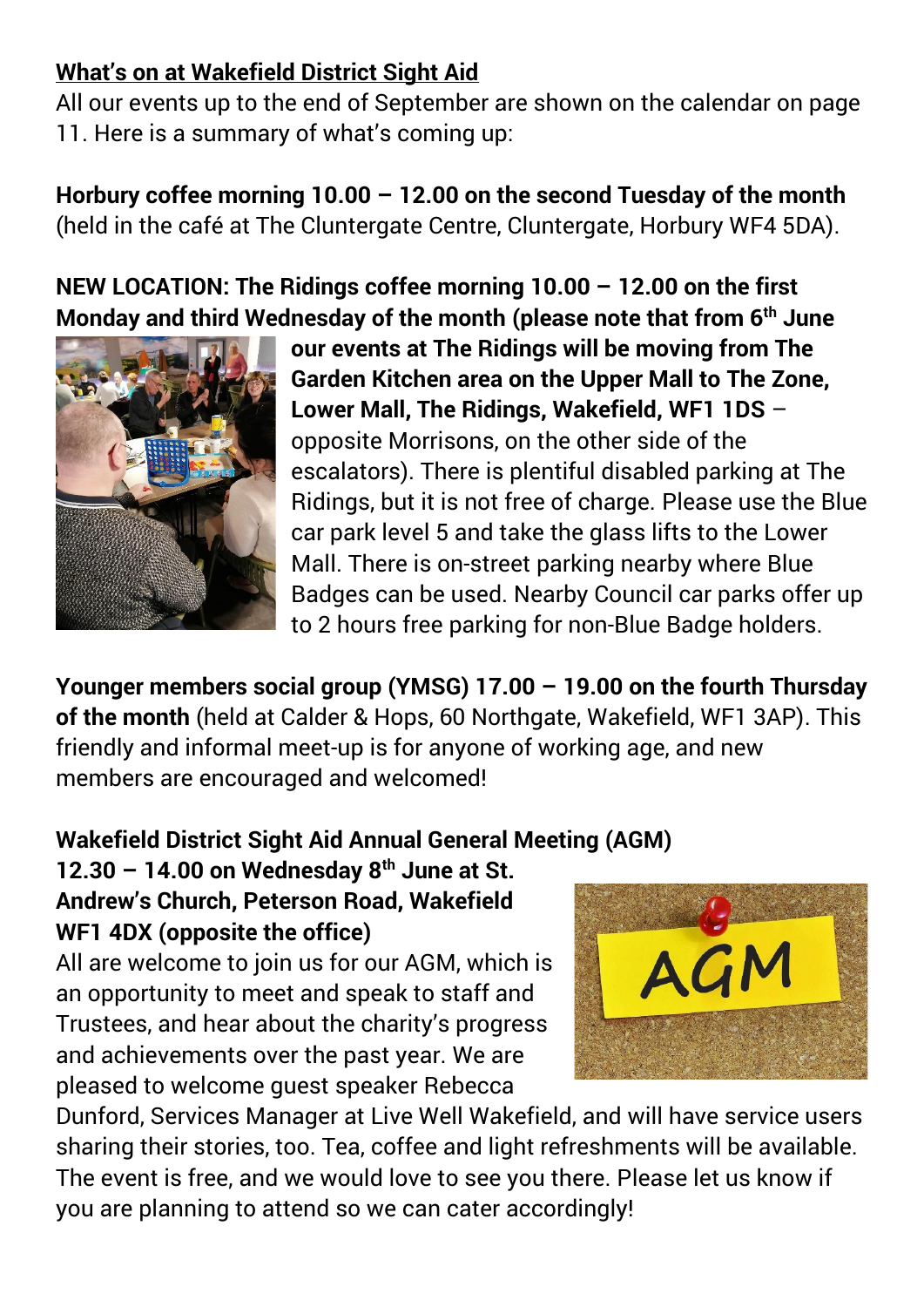

#### **Fish & chip lunch outing, Wetherby Whaler Empire Outwood, 12.00 – 14.00 on Wednesday 6 th July**

Come and join us for a fish & chip lunch at the Wetherby Whaler Empire Outwood, 550 Leeds Road, Outwood, Wakefield, WF1 2DX! Choose from the following options:

| <b>Main course only option</b><br>£9.50                                                                     | <b>Two-course option</b><br>£12.25                                                                                                                                        | <b>Three-course option</b><br>£12.25                                                                        |
|-------------------------------------------------------------------------------------------------------------|---------------------------------------------------------------------------------------------------------------------------------------------------------------------------|-------------------------------------------------------------------------------------------------------------|
| No starter                                                                                                  | No starter                                                                                                                                                                | Homemade soup of the<br>day or fruit juice                                                                  |
| Haddock, plaice or<br>scampi and chips<br>(chips may be<br>substituted for a salad<br>garnish if preferred) | Haddock, plaice or<br>scampi and chips<br>(chips may be<br>substituted for a salad<br>garnish if preferred)<br>plus your choice of<br>mushy peas, beans or<br>curry sauce | Haddock, plaice or<br>scampi and chips<br>(chips may be<br>substituted for a salad<br>garnish if preferred) |
| No dessert                                                                                                  | Ice cream or sweet of<br>the day                                                                                                                                          | Ice cream or sweet of<br>the day                                                                            |

All main courses are served with bread and butter and Yorkshire tea or filter coffee. Please note that speciality coffees (e.g. latte, cappuccino), soft drinks and alcohol will need to be paid for separately. Additional mushy peas, beans or curry sauce are charged at £2.05 each.

There are vegetarian/vegan/gluten free options and all dietary requirements can be catered for, so please let us know your needs when booking. Prices may vary for different options, and we will advise you of prices at the time of confirming your booking.

All are welcome, including sighted companions. Parking is plentiful and free, and the 110 bus from central Wakefield and Leeds stops very close by on Leeds Road. Places are limited and will be allocated on a first come, first served basis. Please ring the office on 01924 215555 to book your place!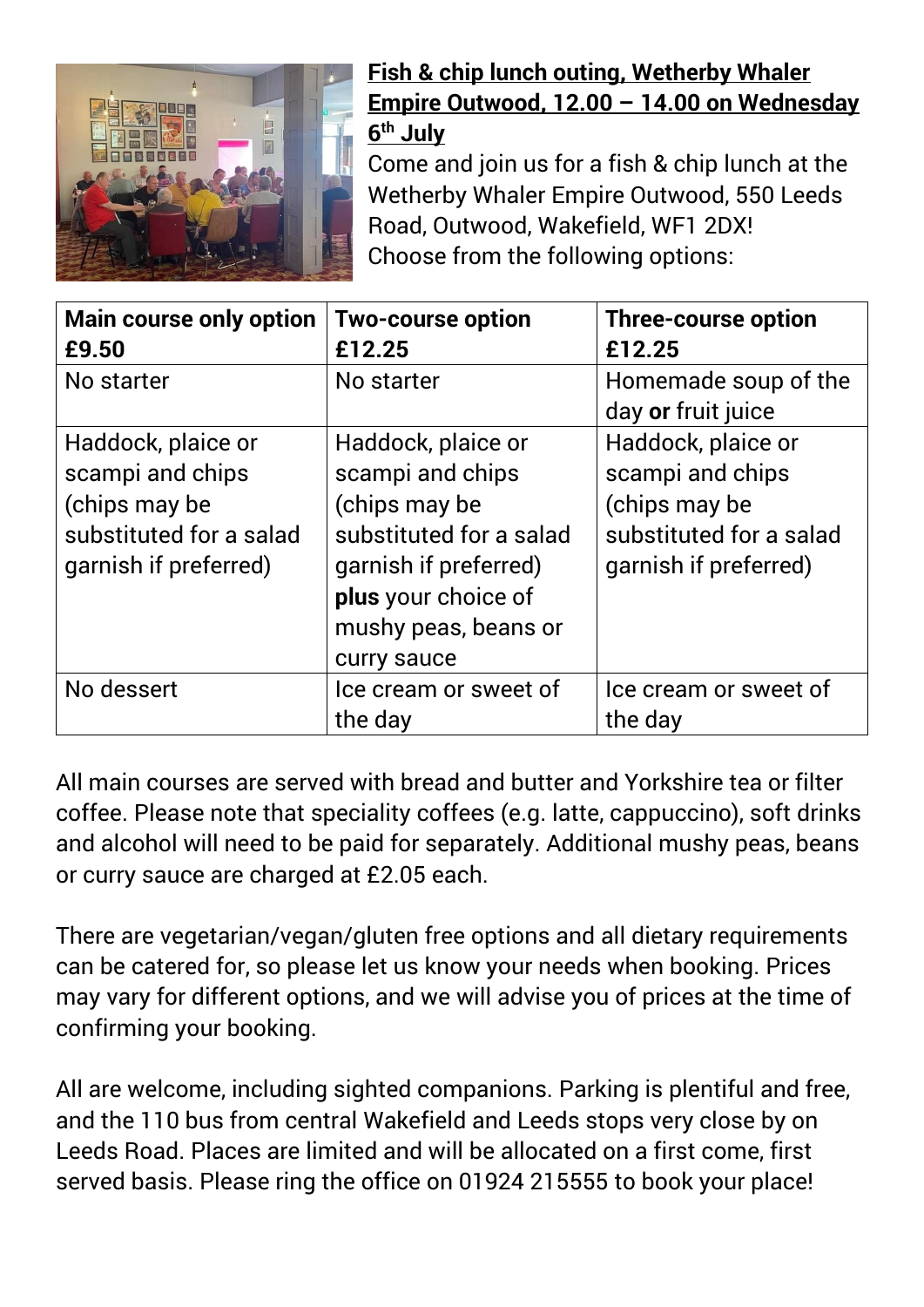#### **SPECIAL EVENT! Demo Day, with a difference!**

Our next Demo Day will be held from **10.00 – 13.00 on Monday 27th June** (not 20th June as previously advertised) **in The Zone, Lower Mall, The Ridings, Wakefield, WF1 1DS** – opposite Morrisons, on the other side of the escalators.

This Demo Day is going to be a bit different! As well as the usual daily living equipment you are used to seeing at Demo Days, we are delighted to welcome Ella Dixon from Open Country, who will be demonstrating the joys of



tandem cycling and how you can join their activities to explore the outdoors in a safe, supported and fun way. We will also be holding a creative showcase where Sight Aid members will share with you the hobbies they enjoy and how their sight loss does not stop them from achieving their goals. Come along, hear their stories, and maybe even have a go yourself!

Next Demo Day after this one: Monday 14<sup>th</sup> November

**NEW SERVICE: Emotional support in partnership with Gasped** (Giving Advice

and Support to People in Emotional Distress) Being diagnosed with sight loss, or experiencing deterioration of an existing condition, can be a emotional rollercoaster, and we are here to provide the best possible holistic support to help people get through the anxious and difficult times. Thanks to a successful funding application to the Nova Community Mental Health Fund, we can now offer specialist emotional support by providing access to counselling.



This project is a collaborative partnership between Wakefield District Sight Aid and Gasped, a family support service that provides person-centred counselling through working with trained therapists used to working with people experiencing a variety of difficult situations. Gasped are affiliated to the British Association of Counselling and Psychotherapy (registration number 119935).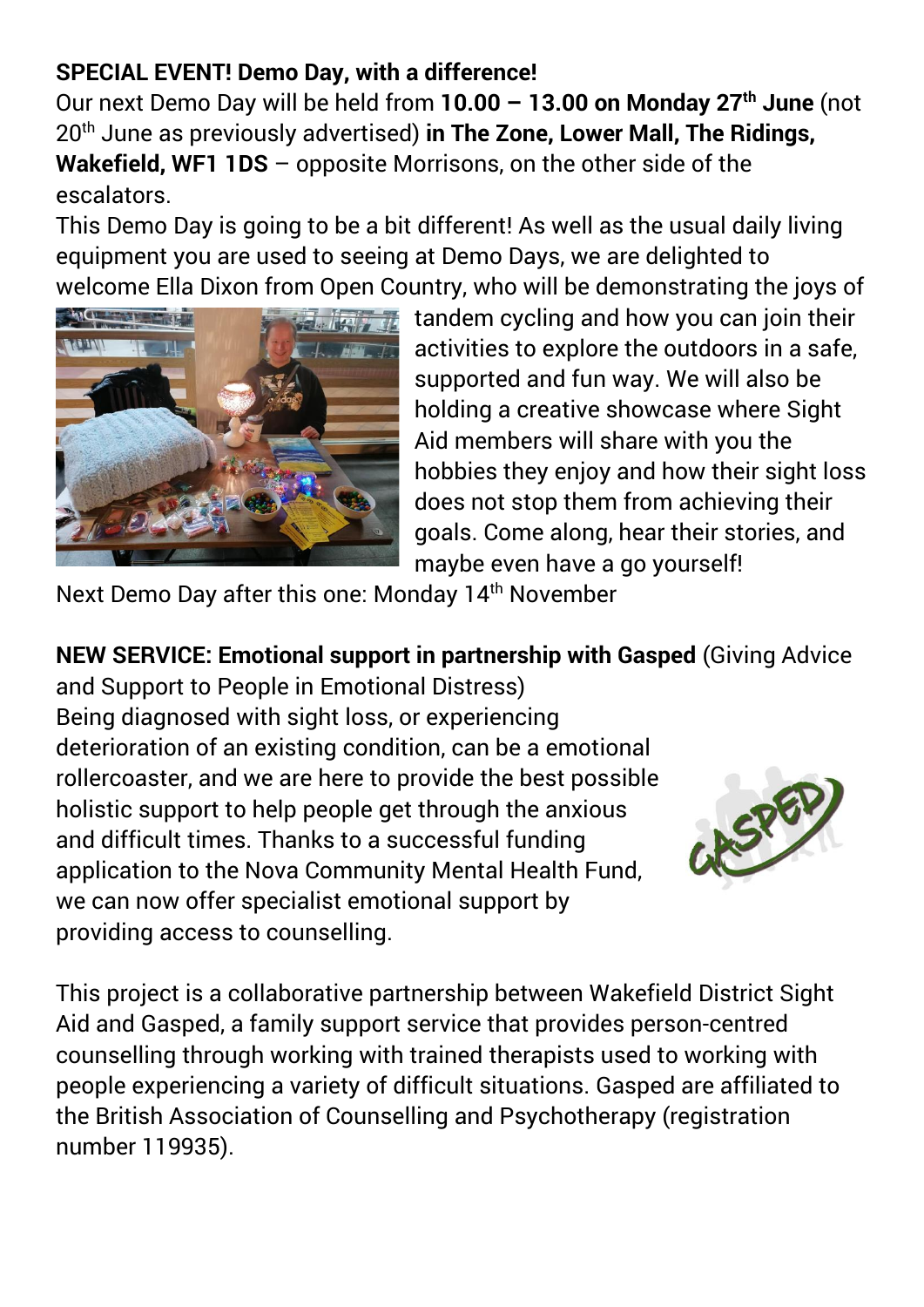This is a self-referral service, separate from NHS mental health services. Please contact the office on 01924 215555 to find out more about how to access the service. All enquiries are treated in the strictest confidence.

#### **NEW SERVICE: Tech Buddy with Dean Wilcox (and guide dog Lola!)**

We are delighted to announce from Monday 13<sup>th</sup> June we are offering a new technology support service, run by volunteer Dean Wilcox. Dean has been blind since birth and has used technology all his life. He will be available on the **second and fourth Mondays of the month from 09.30 – 13.30, for in-person appointments at our office or to provide support over the phone** on all aspects of technology, including mobile phones, tablets and computers. Please ring the office to discuss your



needs and make an appointment with Dean. Please note that Dean's session on Monday 27th June will be held at our Demo Day.

#### **Living Well with Sight Loss course (LWWSL)**

If you are newly diagnosed, feel nervous about navigating the world at the moment, or just feel that now is the right time for you to start getting out and about more, this course allows you to meet and share experiences with people in similar situations, aims to boost confidence and deliver practical advice and useful information and resources available across the Wakefield and Pontefract area.



Living Well with Sight Loss is a partnership between Wakefield District Sight Aid and RNIB, made possible with the kind support of Wakefield Council. Our next course will be running in July, so please contact the office on 01924 215555 and we will be happy to give you more information and register your place.

Richard said, "Living Well With Sight Loss provides a really valuable signpost to facing the future with positivity. The course is packed with information which has genuinely improved my life."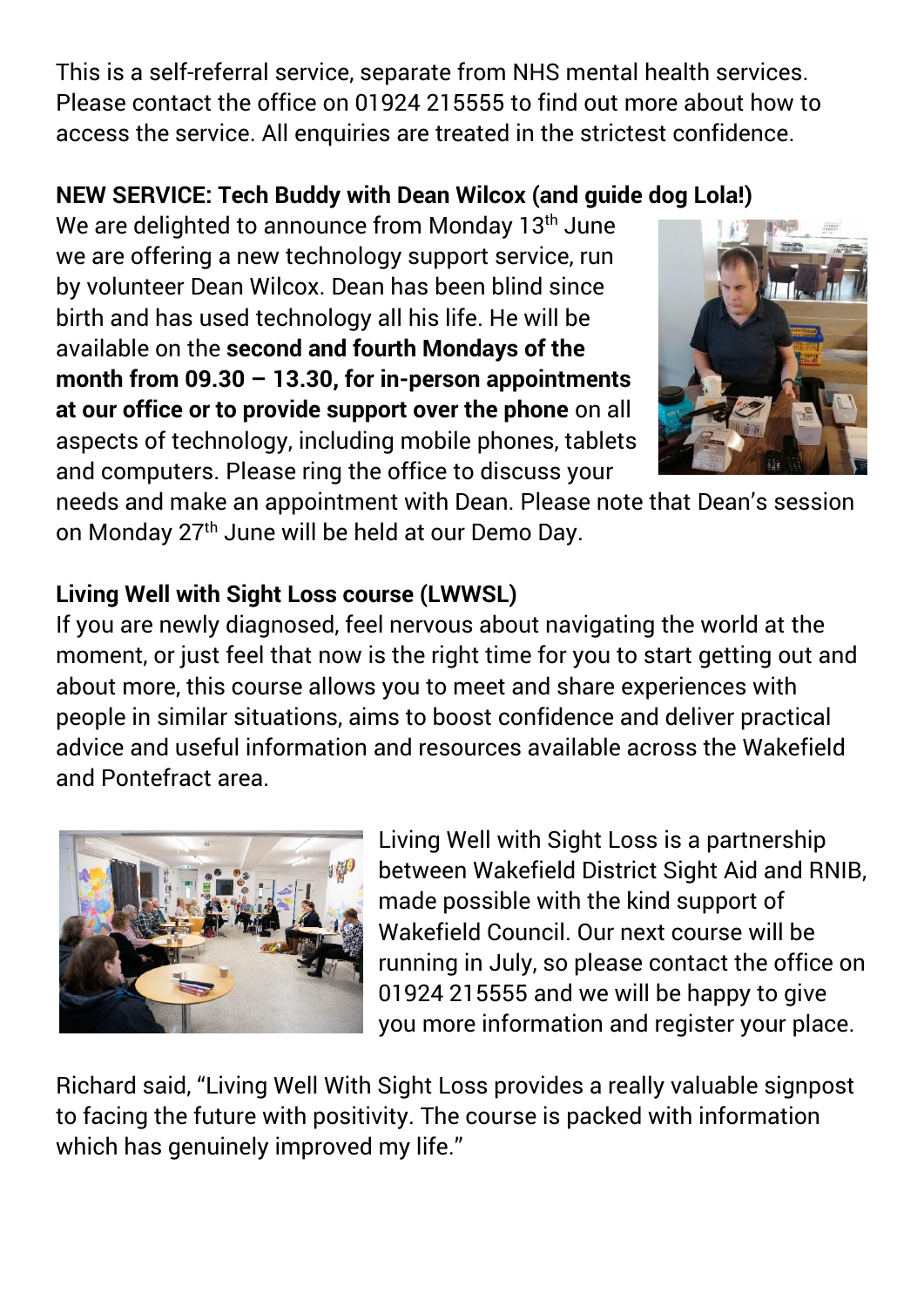#### **RNIB 'Focus on' sessions**

Our colleagues at RNIB offer a range of 'Focus on' courses which are dedicated to specific topics. These courses are ideal for anyone who has attended one of our Living Well with Sight Loss courses and would like to get more information on a particular issue, or for anyone who would like a taster of the type of subjects covered on a LWWSL course if they've never been to one before.

These free, informal courses are currently being run by RNIB via phone or video call. Particularly popular at the moment is the health and wellbeing course, which is dedicated to living well and feeling great. The course looks at what health and wellbeing means to participants and how sight loss might affect their ability to carry out day-to-day activities.

Other courses include:

- Money Matters, which aims to help you shop independently and to manage your money.
- Family and friends, for adults of all ages who are friends, family members or anyone close to someone with a visual impairment.
- Technology, an introductory level course that aims to improve your knowledge on accessible technologies and to give you the confidence to start using technology on a day-to-day basis or alternatively to build on any existing knowledge you already have.
- Confident living, which is all about increasing independence and confidence indoors and outdoors.

To find out what courses are available, and to book your place, call 0303 123 9999 or you can check out RNIB's online course calendar here: [www.rnib.org.uk/LivingWellWithSightLoss](http://www.rnib.org.uk/LivingWellWithSightLoss)

#### **Wakefield Visually Impaired Group**



This friendly group has been running fortnightly on a Monday evening for over twenty years. It starts at 19.00 at The Red Shed (Wakefield Labour Club), 18 Vicarage Street, Wakefield WF1 1QX. The next meetings are on Monday 30<sup>th</sup> May and Monday 13<sup>th</sup> June (fortnightly thereafter). For more information, please contact Alan Rayner on 01924 365357.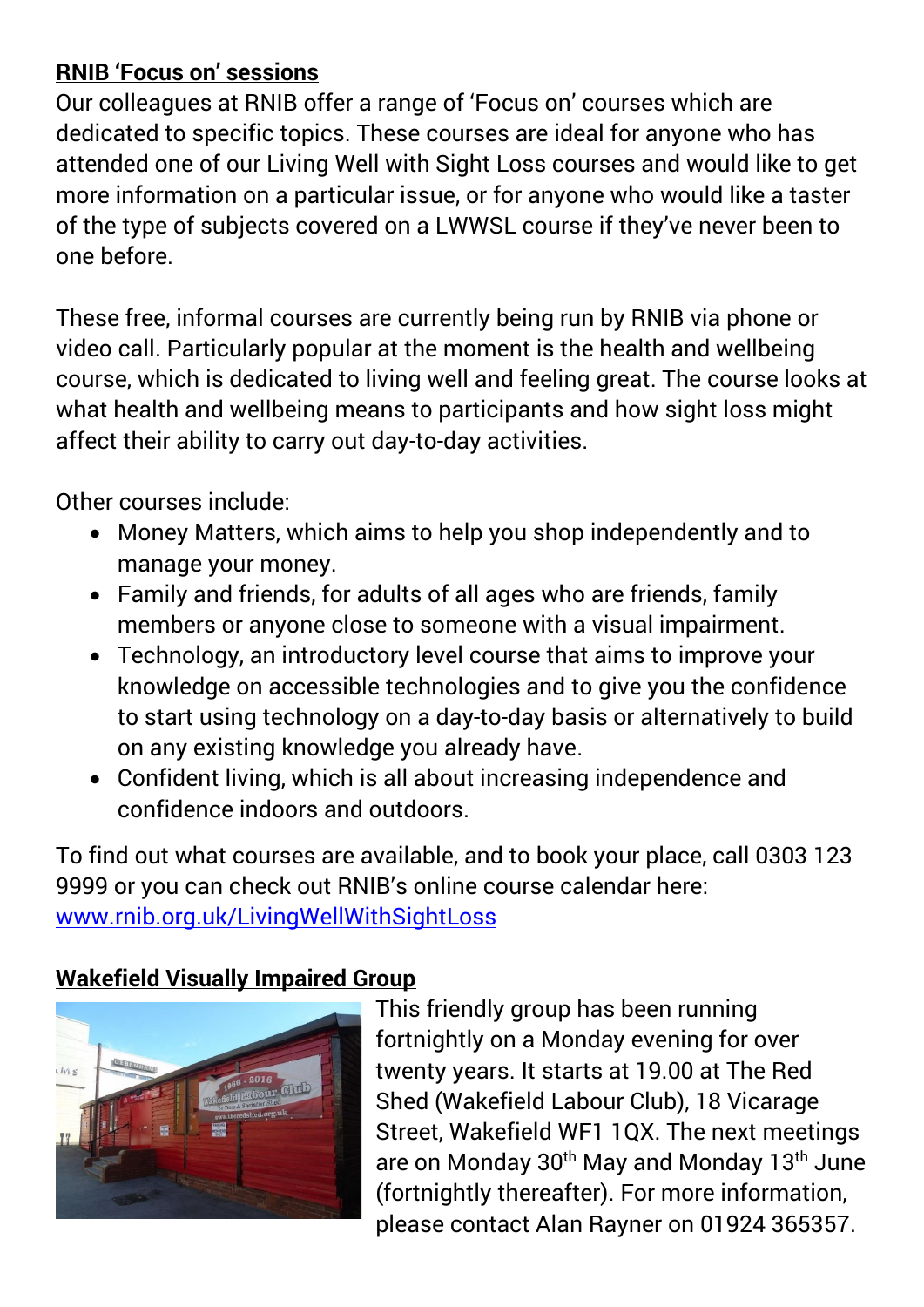#### **Wakefield Libraries**



Vibrant, accessible, inspiring

Everyone can use and enjoy their library. There are many free services available to people who have a visual impairment and we are delighted to share the following information from our colleagues at Wakefield Libraries:

- There is a huge range of books both in large print and audio which you can borrow. You can also download audiobooks, magazines, newspapers and e-books, all for free
- Readers Groups meet throughout the District to chat about books and audio books
- If you find it difficult to visit your local library due to illness, age or disability, you can apply for the Home Library Service to visit your home
- The Mobile Library has regular stops throughout the District
- Many of our local libraries run regular events for adults such as Chill and Chat, crafting, Knit and Natter and author events
- All Wakefield libraries have computers that are free to use (you just pay for printing) and they also have free WiFi

Joining the Library is easy. You don't need to show any ID and they now no longer charge fines if you forget to bring your books back on time.

For further information telephone 0345 8 506 506 or <http://www.wakefield.gov.uk/libraries-and-local-history>

### **Artwalk Wakefield**

On 30<sup>th</sup> March, we were proud to take part in Artwalk Wakefield. Artwalk is a bi-monthly evening of art, performance, music, heritage and socialising. These free events are hosted across a variety of independent venues in Wakefield City Centre and are open for all to enjoy. They also give the creative community of Wakefield a vital opportunity to share their work, meet fellow artists and connect with audiences.

On Artwalk night, Wakefield District Sight Aid members exhibited their work and talked to visitors about their creative journey alongside their sight loss journey.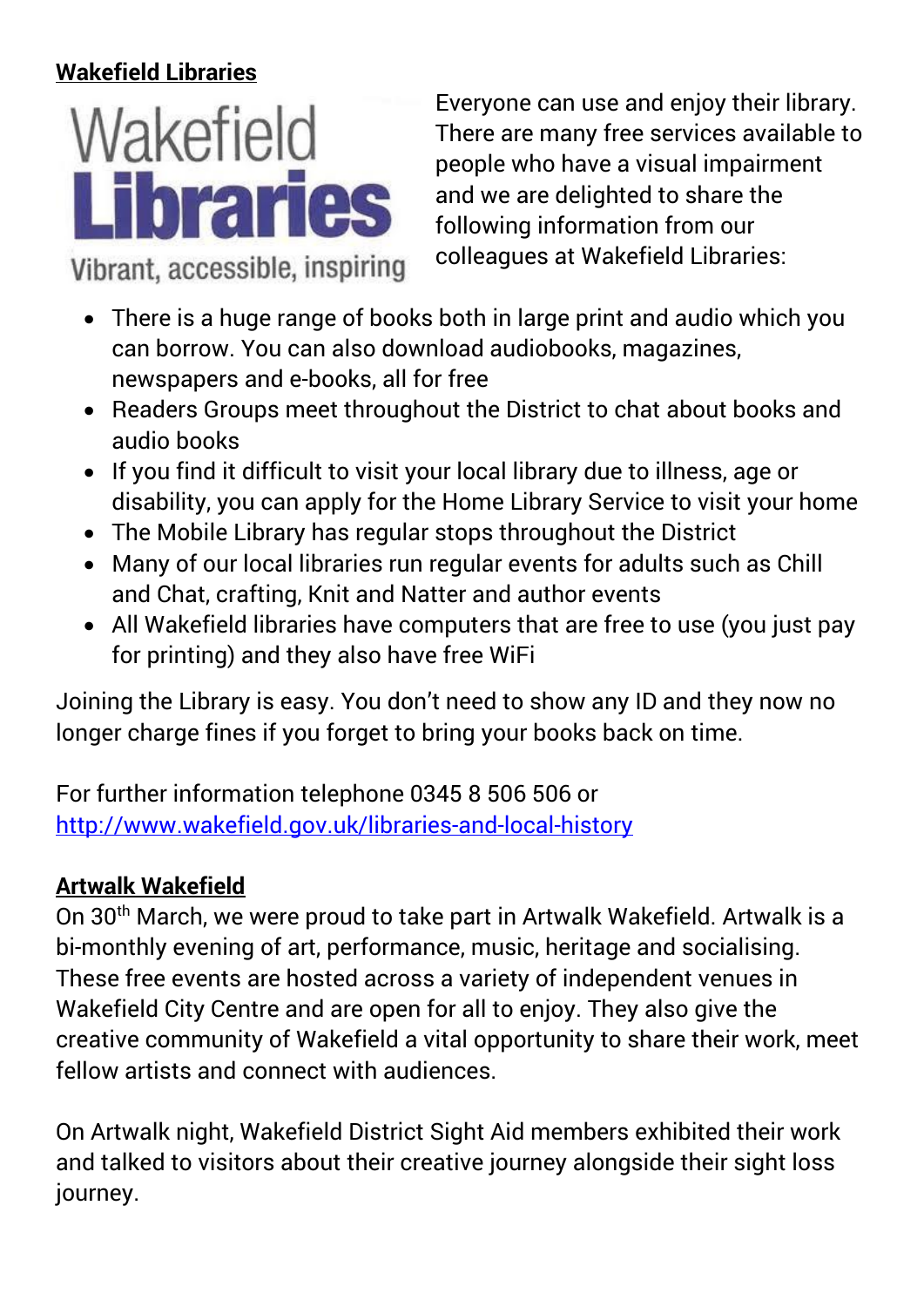Joining us on the night were:



Alan, who is registered blind and who established the Wakefield Visually Impaired Group which has been meeting fortnightly on Monday evenings at The Red Shed for over 20 years. Alan creates stone and wood carvings.

Ania, who had 20% vision until she was 7, and then lost her remaining sight, brims with positivity and aims to spread joy through a variety of creative work. Ania creates artwork from 2mm glass beads, including sculptures, ornaments, jewellery, lamps and frequently uses LED lights in her work.





Tomas, who lost his sight in his early 30s in an horrific doorstep acid attack in 2017. Having previously been a hairdresser and no longer able to practice in that field, he subsequently launched Crafting in the Dark, a bespoke arts and crafts company that also runs workshops to encourage others to pick up a paint brush, knitting or sewing needles.

All our exhibitors proved that disability is little more than a distraction and not something to put a stop to what you want to achieve.

Are you an artist, maker or creator? We are looking for WDSA members who would like the opportunity to exhibit their work at the July Artwalk in central Wakefield (date tbc but it's usually the last Wednesday of the month from 6pm until 9pm). If you are interested in taking part, please contact Hayley Grocock (CEO) on 01924 215555 or [ceo@wdsa.org.uk.](mailto:ceo@wdsa.org.uk)

#### **Volunteers**

We are looking for volunteers to join our team to help to run our outreach events! These events are central to the support we offer to people living with sight loss



and their families and carers. We are looking for people who would be suited to a role where they will: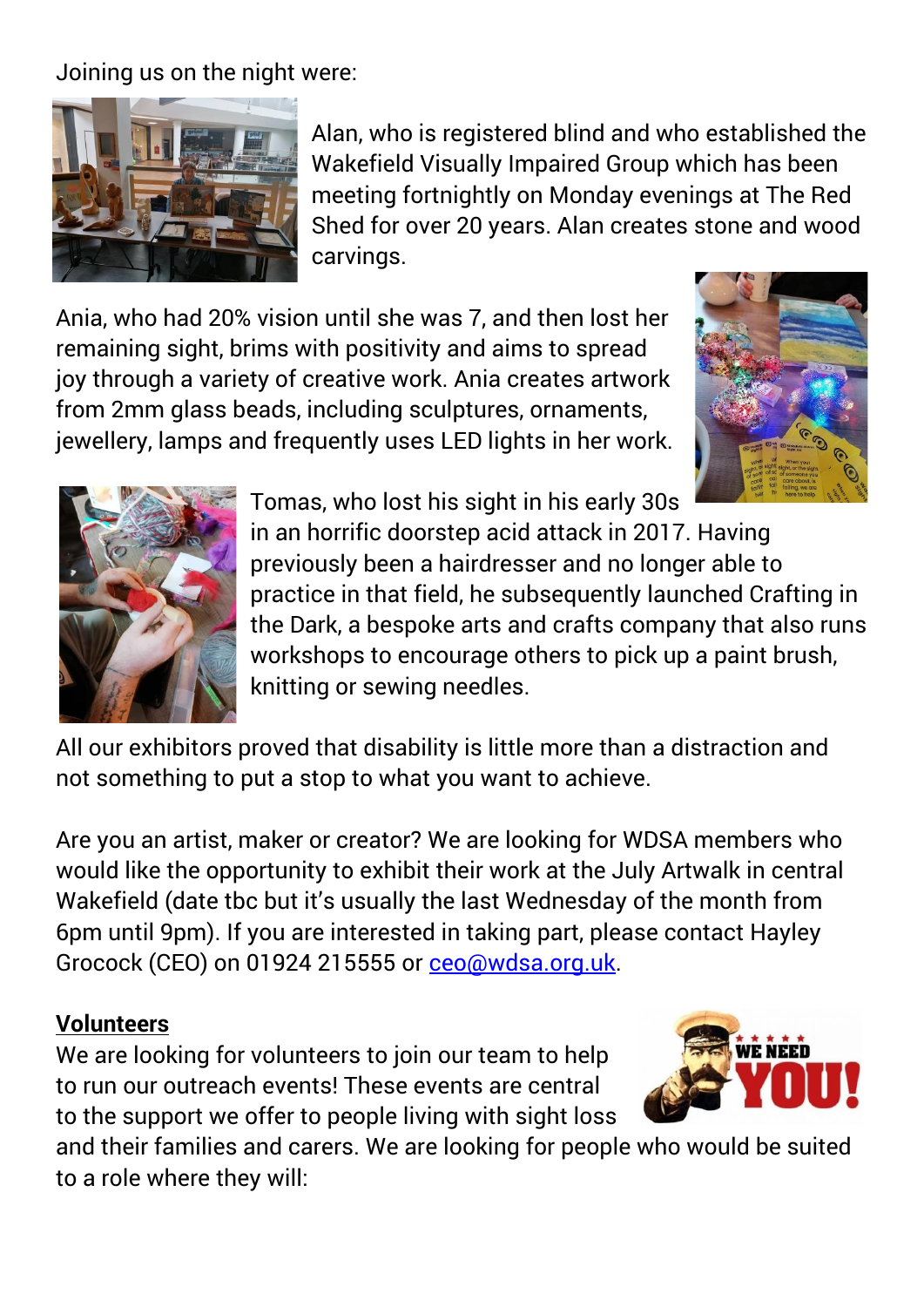- Welcome every guest with a smile, in a warm and friendly manner, ensuring everyone leaves feeling like they have been supported and have made new friends.
- Engage with guests, ensuring people visiting on their own are introduced to others and made to feel part of the group (some guiding may be required).
- Assist in the organisation, preparation and serving of refreshments (hot drinks and biscuits in the main) and being responsible for setting up before events and clearing up afterwards.
- Ensure the area we are using is keep clean and free of hazards, with plenty of room for people using mobility aids (e.g. long cane, Guide Dog) to move around freely.
- Complete referral paperwork for people who require additional support or who would like to access other services (e.g. home visits, specialist equipment demonstration) and returning this paperwork to the office/staff team (full training on this will be given).

#### About you:

No prior experience of sight loss or working with people with sight loss is required, as full training and support will be given. We do need people who can commit regularly to the same day/time each month, please.

#### Expenses policy:

Travel to and from the outreach events to a maximum of 25 miles radius is claimable. Mileage is payable at a rate of 45p per mile for cars and vans, 24p for motorcycles and 20p for use of a pedal bike, or full reimbursement of public transport costs.

If you or anyone you know would be interested in joining our friendly team, please contact Nicola Ellis (Finance and Outreach Manager) on 01924 215555 or [operations@wdsa.org.uk,](mailto:operations@wdsa.org.uk) for an informal chat or to find out more.

#### **Opening hours**

Our phone number is 01924 215555. The office is open  $09.30 - 13.30$ Monday – Thursday (answerphone operational outside of these hours).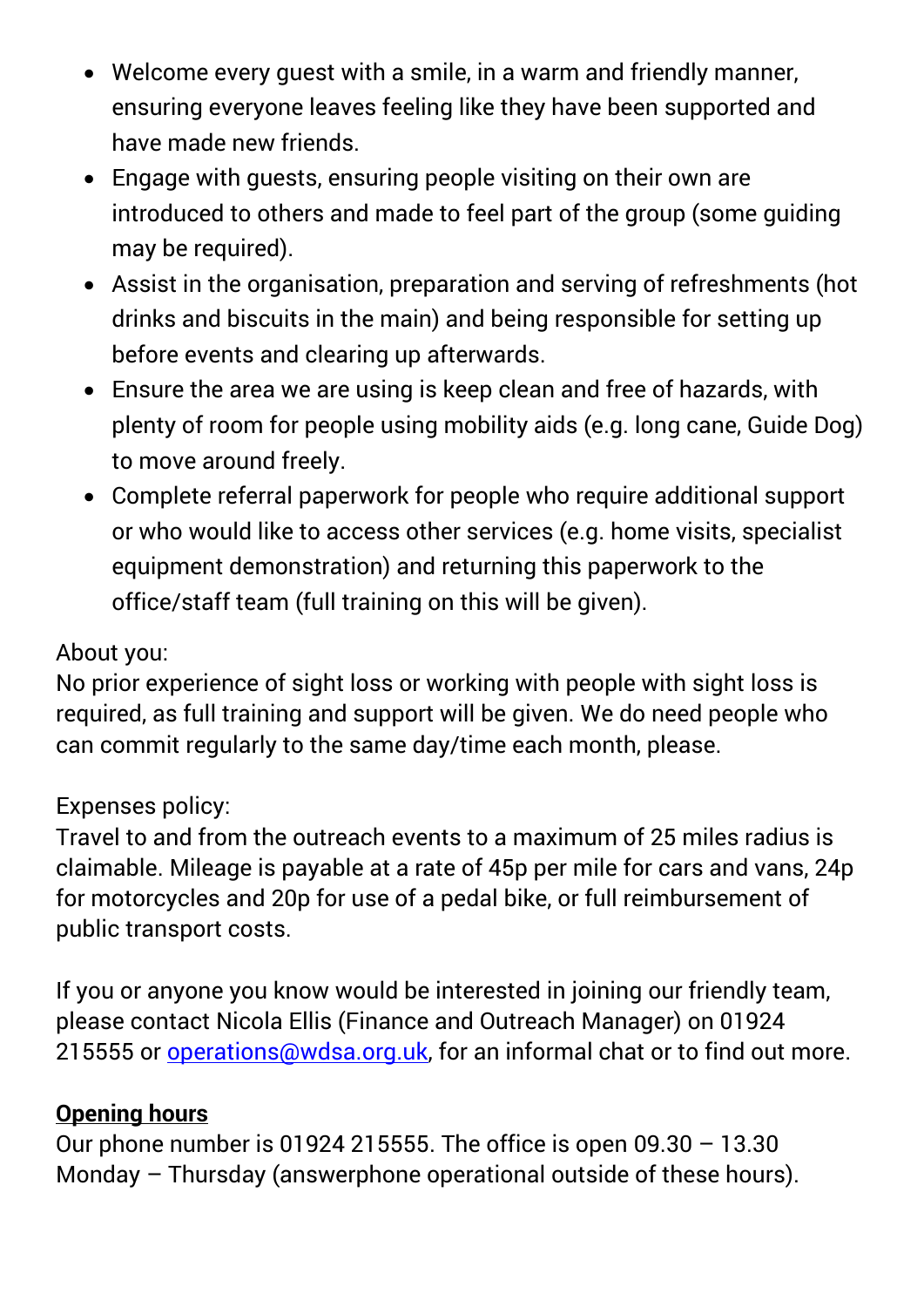| <b>Calendar of events June - September 2022</b> |                        |                      |                      |
|-------------------------------------------------|------------------------|----------------------|----------------------|
| June                                            | July                   | <b>August</b>        | <b>September</b>     |
| 1 We                                            | 1 Fr                   | 1 Mo <b>Ridings</b>  | 1 <sub>Th</sub>      |
| 2 Th Bank Hol.                                  | $2$ Sa                 | $2$ Tu               | 2Fr                  |
| 3 Fr Bank Hol.                                  | 3s <sub>u</sub>        | 3 We                 | 3 <sub>sa</sub>      |
| 4 <sub>Sa</sub>                                 | 4 Mo Ridings           | 4th                  | 4 <sub>Su</sub>      |
| 5 s <sub>u</sub>                                | 5 <sub>Tu</sub>        | 5Fr                  | 5 Mo Ridings         |
| 6 Mo Ridings                                    | 6 We Fish & Chips      | $6s$ a               | 6 Tu                 |
| 7 Tu                                            | 7 <sub>Th</sub>        | 7 Su                 | 7 We                 |
| 8 We AGM                                        | 8Fr                    | 8 мо <b>Тесһ</b>     | 8 <sub>Th</sub>      |
| 9 <sub>Th</sub>                                 | $9$ Sa                 | 9 Tu Horbury         | 9Fr                  |
| 10 <sub>Fr</sub>                                | 10 <sub>su</sub>       | <b>10 We</b>         | 10 <sub>sa</sub>     |
| $11$ Sa                                         | 11 м <sub>о</sub> Tech | 11 Th                | $11$ Su              |
| $12$ Su                                         | 12 Tu <b>Horbury</b>   | $12$ Fr              | $12$ Mo Tech         |
| 13 Mo Tech                                      | 13 We                  | $13$ Sa              | 13 Tu <b>Horbury</b> |
| 14 Tu <b>Horbury</b>                            | $14$ Th                | <b>14 Su</b>         | 14 We                |
| <b>15</b> We                                    | 15 <sub>Fr</sub>       | 15 <sub>Mo</sub>     | 15th                 |
| $16$ Th                                         | $16$ Sa                | $16$ Tu              | $16$ Fr              |
| 17 <sub>Fr</sub>                                | $17$ Su                | 17 We <b>Ridings</b> | $17$ Sa              |
| $18$ Sa                                         | 18 мо                  | $18$ Th              | <b>18 Su</b>         |
| <b>19 su</b>                                    | 19 Tu                  | 19 Fr                | 19 мо                |
| 20 <sub>Mo</sub>                                | 20 We Ridings          | $20 s$ a             | $20$ Tu              |
| $21$ Tu                                         | $21$ Th                | $21$ Su              | 21 We Ridings        |
| 22 We Ridings                                   | 22 Fr                  | $22$ Mo Tech         | $22$ Th              |
| $23$ Th                                         | 23 s <sub>a</sub>      | $23$ Tu              | $23$ Fr              |
| $24$ Fr                                         | $24$ Su                | 24 We                | $24$ Sa              |
| $25$ Sa                                         | 25 мо <b>Тесһ</b>      | 25 Th YMSG           | 25 s <sub>u</sub>    |
| 26 s <sub>u</sub>                               | $26$ Tu                | $26$ Fr              | 26 мо <b>Тесһ</b>    |
| 27 Mo Demo                                      | $27$ We                | $27$ Sa              | $27$ Tu              |
| 28 Tu                                           | 28 Th YMSG             | 28 s <sub>u</sub>    | 28 We                |
| 29 We                                           | 29 Fr                  | 29 Mo Bank Hol.      | 29 Th YMSG           |
| 30 Th YMSG                                      | 30 s <sub>a</sub>      | 30 <sub>Tu</sub>     | 30 Fr                |
|                                                 | $31$ Su                | 31 We                |                      |